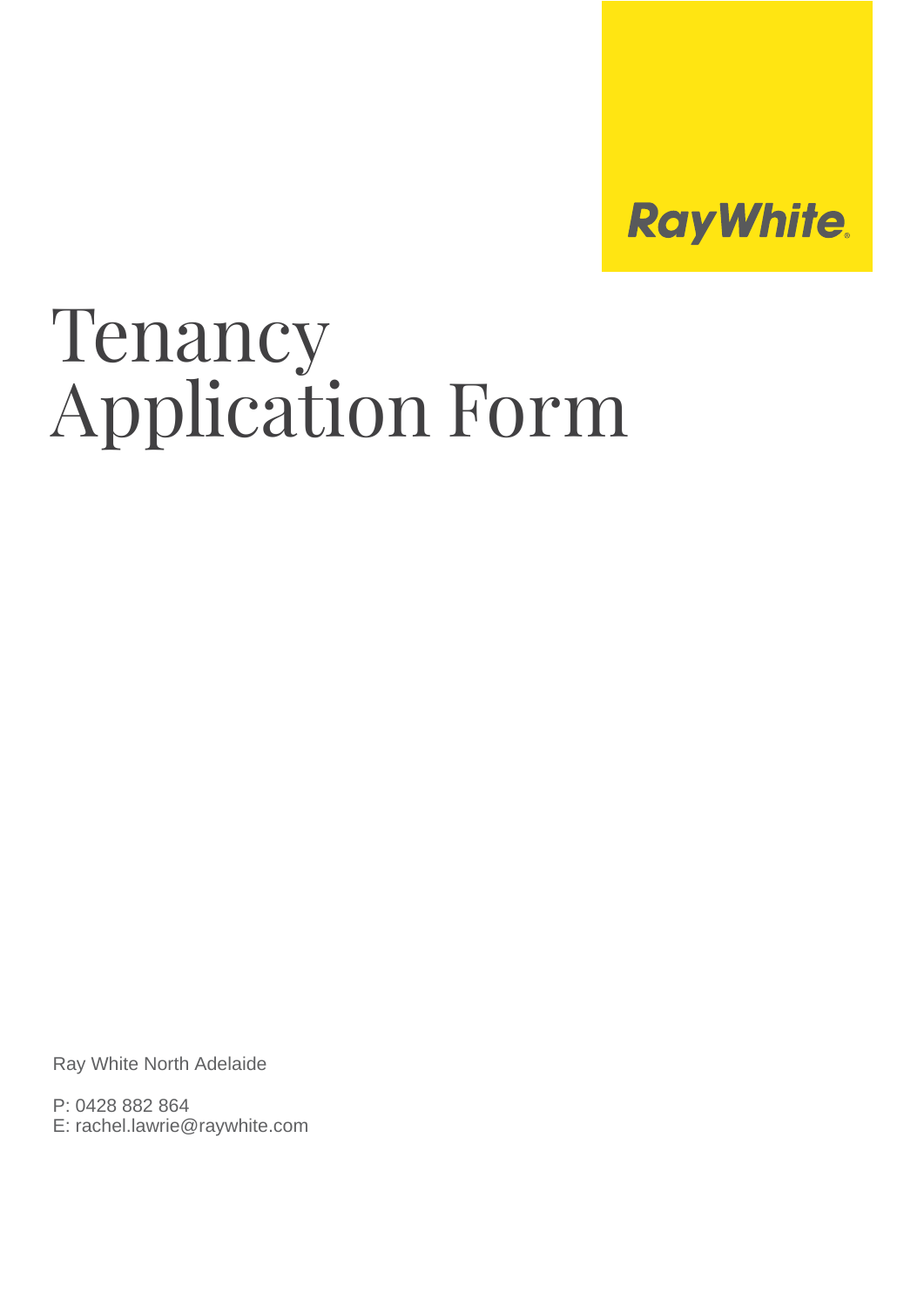# PROPERTY DETAILS

| Street Address:                |         |           |           | Drivers Licence No:            |       |          | State:    |
|--------------------------------|---------|-----------|-----------|--------------------------------|-------|----------|-----------|
| Suburb:                        |         |           |           | Passport Number:               |       |          |           |
| Lease term:                    |         | years     | months    | Passport Issuing Country:      |       |          |           |
| Lease commencement date:       |         |           |           | EMERGENCY CONTACT DETAILS      |       |          |           |
| Rent: \$                       |         | O weekly  | O monthly | Name:                          |       |          |           |
| Names of all other applicants: |         |           |           | Relationship:                  |       |          |           |
|                                |         |           |           | Address:                       |       |          |           |
|                                |         |           |           | Mobile:                        |       |          |           |
| Number of Occupants            | Adults: | Children: |           | Home Phone:                    |       |          |           |
| Ages of Children:              |         |           |           | Work Phone:                    |       |          |           |
| PERSONAL DETAILS               |         |           |           | <b>CURRENT TENANCY DETAILS</b> |       |          |           |
| Given name(s):                 |         |           |           | Street Address:                |       |          |           |
| Surname:                       |         |           |           | Suburb:                        |       |          |           |
| Mobile:                        |         |           |           | Time at Address:               | years |          | months    |
| Home Phone:                    |         |           |           | Rent paid: \$                  |       | O weekly | O monthly |
| Work Phone:                    |         |           |           | Reason for Leaving:            |       |          |           |
| Fax:                           |         |           |           | Name of Landlord/Agent:        |       |          |           |
| Email:                         |         |           |           | Landlord/Agent Phone:          |       |          |           |
| Date of Birth:                 |         |           |           | Landlord/Agent Email:          |       |          |           |

IDENTIFICATION

| HOME NOW                                                                 | $Z_{\rm N}$        |     | $\hat{y}$       |       |               |              |
|--------------------------------------------------------------------------|--------------------|-----|-----------------|-------|---------------|--------------|
| <b>COMPARE, CONNECT &amp; SAVE</b><br>Select services you want connected | <b>ELECTRICITY</b> | GAS | <b>INTERNET</b> | PHONE | <b>PAY TV</b> | <b>WATFR</b> |

Save time and money when you're moving. Let Ray White Home Now arrange your utility connections. It's a FREE service and there's NO obligation. In one brief call we will help you compare your options and select the right plans for you. No more running around – we'll take care of contacting all the providers for you.

Ray White Home Now will contact you to arrange your utility services. You will be advised of any associated terms and conditions, including connection fees<br>that may apply. Once you have chosen your preferred providers, Ray at raywhitehomenow.com/privacy-policy

Split It Pty Ltd ABN 83151244558 T/A Ray White Home Now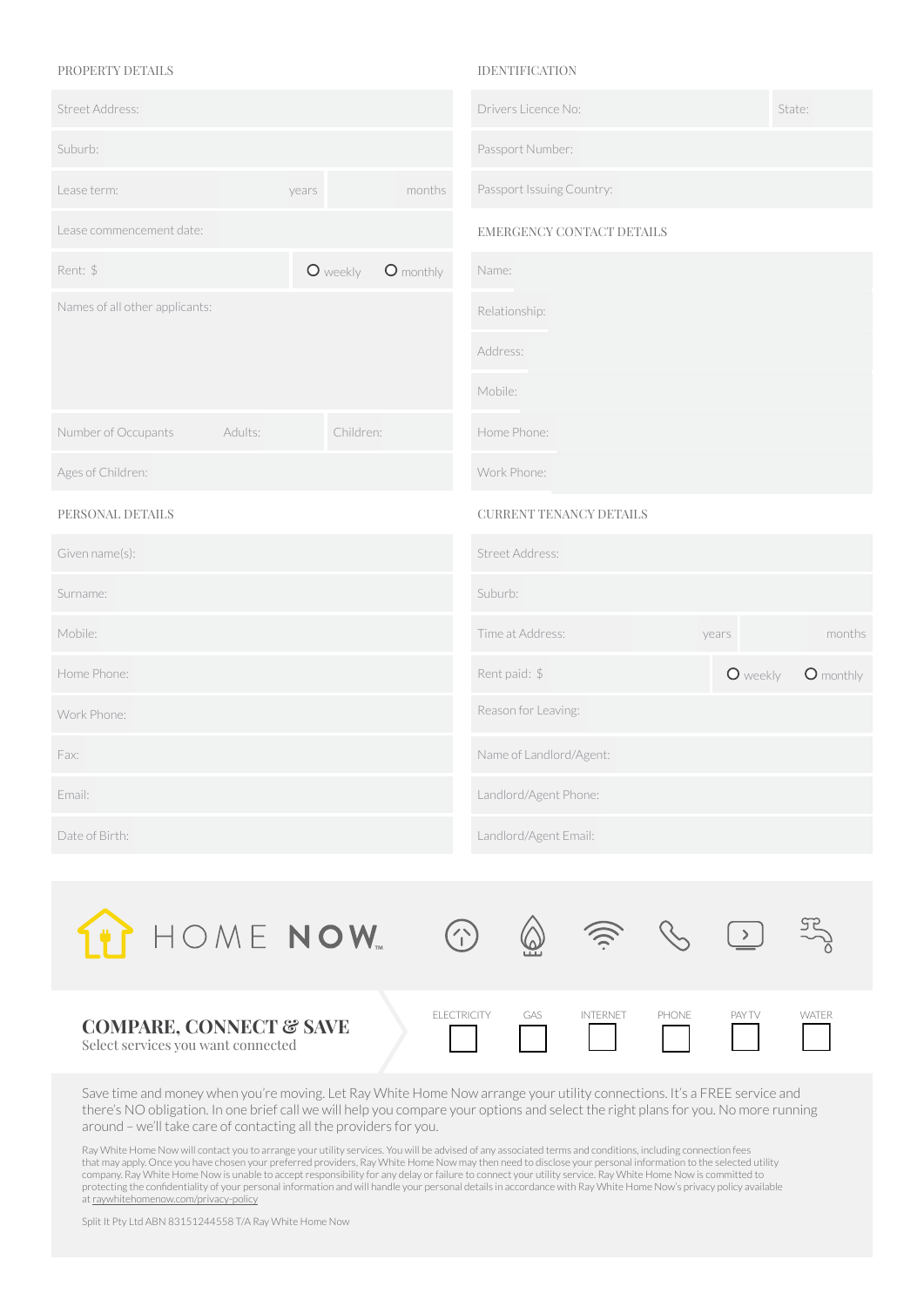# PREVIOUS TENANCY DETAILS

| Street Address:                    |       |           |            | Company Name:                     |           |
|------------------------------------|-------|-----------|------------|-----------------------------------|-----------|
| Suburb:                            |       |           |            | <b>Business Type:</b>             |           |
| Time at Address:                   | From: | To:       |            | <b>Business Address:</b>          |           |
| Rent paid: \$                      |       | O weekly  | O monthly  | Suburb:                           | Postcode: |
| Name of Landlord/Agent:            |       |           |            | ABN:                              |           |
| Landlord/Agent Phone:              |       |           |            | Accountant Name:                  |           |
| Was the bond refunded in full?:    |       | $O$ Yes   | $O$ No     | Accountant Phone:                 |           |
| If No, please specify reasons why: |       |           |            | Accountant Email:                 |           |
|                                    |       |           |            | <b>Accountant Street Address:</b> |           |
| <b>INCOME</b>                      |       |           |            | Suburb:                           |           |
| Employment Income:                 |       | O weekly  | O annually | PROFESSIONAL REFERENCE            |           |
| Other Income:                      |       | O weekly  | O annually | Reference Name:                   |           |
| Other Income source(s):            |       |           |            | Relationship:                     |           |
| CURRENT EMPLOYMENT DETAILS         |       |           |            | Phone:                            |           |
| Position Held:                     |       |           |            | Email:                            |           |
| <b>Business Name:</b>              |       |           |            | PERSONAL REFERENCE 1              |           |
| Street Address:                    |       |           |            | Reference Name:                   |           |
| Suburb:                            |       | Postcode: |            | Relationship:                     |           |
| Contact Name:                      |       |           |            | Phone:                            |           |
| Contact Phone:                     |       |           |            | Email:                            |           |
| Length of Employment:              |       | years     | months     | PERSONAL REFERENCE 2              |           |
| PREVIOUS EMPLOYMENT DETAILS        |       |           |            | Reference Name:                   |           |
| Position Held:                     |       |           |            | Relationship:                     |           |
| <b>Business Name:</b>              |       |           |            | Phone:                            |           |
| Street Address:                    |       |           |            | Email:                            |           |
| Suburb:                            |       | Postcode: |            | ADDITIONAL INFO                   |           |
| Contact Name:                      |       |           |            | Pets: O Yes<br>$O$ No<br>Smokers: | O Yes     |
| Contact Phone:                     |       |           |            | If yes, please state: Pet type:   |           |
| Length of Employment               | To:   | From:     |            | Pet breed:                        |           |

## IF SELF EMPLOYED PLEASE COMPLETE

| Company iname:                  |               |           |        |  |
|---------------------------------|---------------|-----------|--------|--|
| <b>Business Type:</b>           |               |           |        |  |
| <b>Business Address:</b>        |               |           |        |  |
| Suburb:                         |               | Postcode: |        |  |
| ABN:                            |               |           |        |  |
| Accountant Name:                |               |           |        |  |
| Accountant Phone:               |               |           |        |  |
| Accountant Email:               |               |           |        |  |
| Accountant Street Address:      |               |           |        |  |
| Suburb:                         |               |           | State: |  |
| PROFESSIONAL REFERENCE          |               |           |        |  |
| Reference Name:                 |               |           |        |  |
| Relationship:                   |               |           |        |  |
| Phone:                          |               |           |        |  |
| Email:                          |               |           |        |  |
| PERSONAL REFERENCE 1            |               |           |        |  |
| Reference Name:                 |               |           |        |  |
| Relationship:                   |               |           |        |  |
| Phone:                          |               |           |        |  |
| Email:                          |               |           |        |  |
| PERSONAL REFERENCE 2            |               |           |        |  |
| Reference Name:                 |               |           |        |  |
| Relationship:                   |               |           |        |  |
| Phone:                          |               |           |        |  |
| Email:                          |               |           |        |  |
| ADDITIONAL INFO                 |               |           |        |  |
| Pets: O Yes                     | O No Smokers: | $O$ Yes   | $O$ No |  |
| If yes, please state: Pet type: |               |           |        |  |
| Pet breed:                      |               |           |        |  |
| Council registration:           |               |           |        |  |
|                                 |               |           |        |  |